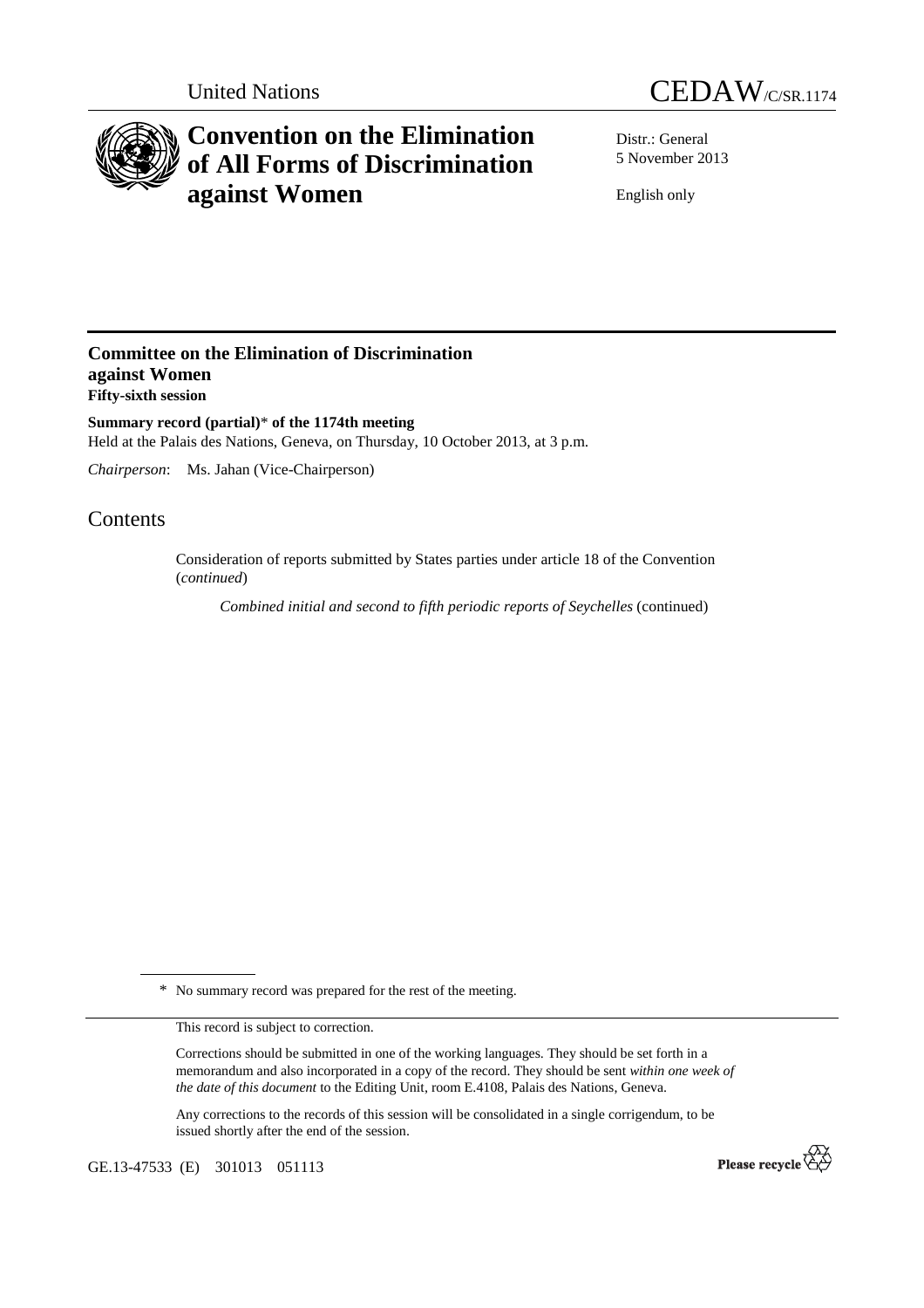*In the absence of the Chairperson, Ms. Jahan, Vice-Chairperson, took the Chair.* 

*The meeting was called to order at 3 p.m.* 

 **Consideration of reports submitted by States parties under article 18 of the Convention** (*continued*)

*Combined initial and second to fifth periodic reports of Seychelles* (continued) (CEDAW/C/SYC/1-5; CEDAW/C/SYC/Q/1-5 and Add.1)

1. *At the invitation of the Chairperson, the delegation of Seychelles took places at the Committee table.*

#### *Articles 10 to 14*

2. **Ms. Patten** asked when the bills on employment, domestic violence and trafficking in persons would be enacted. She requested clarification on the status of the revised Employment Act referred at the previous meeting. How was sexual harassment defined under the law? She also asked whether the law currently covered penalties for sexual harassment, equal pay for work of equal value and maternity protection, particularly in light of reports of contracts' being unfairly terminated on the grounds of pregnancy. She asked, in addition, whether measures would be taken to reinforce the capacity for labour inspection to ensure that legislation was effectively implemented. She wondered how many resources were being allocated for early childcare services and what was being done to foster men's participation in the upbringing of children, to regulate the private sector, to address vertical and horizontal occupational segregation of women in general and female migrant workers in particular, and to narrow the pay gap in the private and public sectors. Lastly, up-to-date statistics on patterns and rates of female employment would be appreciated.

3. **Mr. Meriton** (Seychelles) said that amendments to the Employment Act were currently under consideration and consultations were being held between the Government, employers and workers. The proposed bill included provisions on equal pay and sanctions for sexual harassment. The bill called for strengthening labour and factory inspection. A new website had been created to inform employers of regulations governing the workplace, and the private sector worked in close cooperation with the Government to fulfil those regulations. Pregnant workers in the public sector whose contracts were unfairly terminated could seek legal redress with the Public Service Appeals Board and those in the private sector with the Employment Tribunal. While companies partly owned by the Government offered pay incentives to higher performing employees, diminishing the pay gap was a Government priority in all sectors, public, private and parastatal. The State party encouraged women to study subjects that prepared them to enter into managerial and professional posts in an effort to combat occupational segregation. The proposed amendments to the Employment Act would provide protection for most categories of migrant workers and the national minimum wage applied to all workers in Seychelles. The National Social Renaissance Plan of Action included provisions to facilitate the equal division of parental responsibility, to encourage fathers to be closely involved in the upbringing of their children and to enable women, who customarily continued to bear most of the responsibility for child-rearing, to return to work when their children were old enough for day care.

4. **Ms. Siu-Roberts** (Seychelles) said that the definition of sexual harassment contained in the current employment bill was the first to be included in labour legislation and Seychelles had worked in close cooperation with the International Labour Organization to ensure that the definition met all the relevant recommendations and standards. It was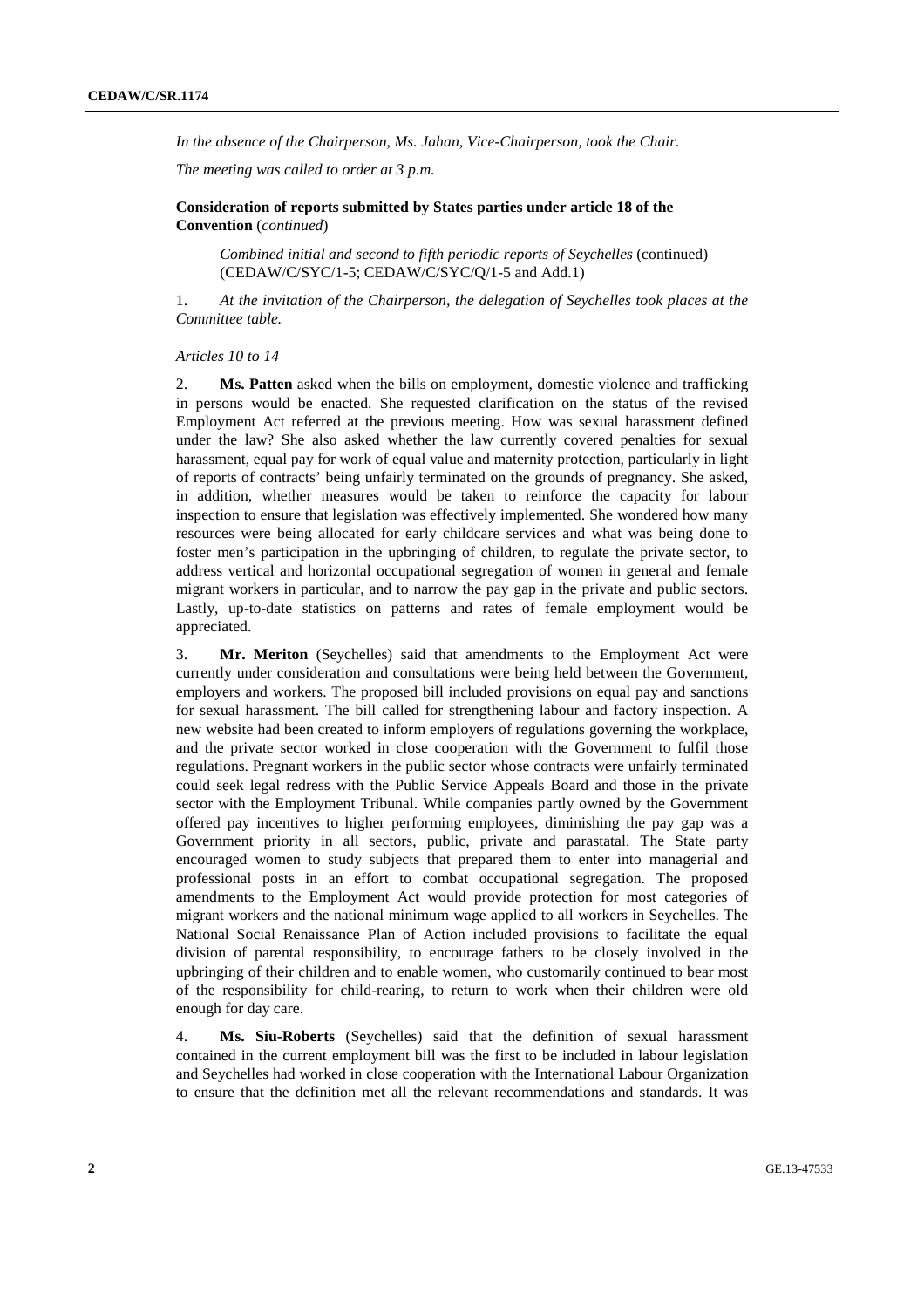expected that the bills on employment, domestic violence and trafficking in persons would be enacted by 2014.

5. **Ms. Nwankwo** asked for clarification on the status of the draft policy on sexual and reproductive health and the time frame for its adoption, and on measures to address the rising rates of teenage pregnancy and associated unsafe abortion. What did the Government plan to do in order to harmonize legislation and address the contradiction between the legal age of consent, which stood at 15 years, and the requirement of parental authorization to obtain contraception for the same age group? Did the Government envisage revising the provisions on abortion, which had driven up rates of clandestine abortion and abortionrelated deaths because they were so stringent?

6. **Ms. Haidar**, noting with concern the high HIV/AIDS prevalence among women in the 15–19 age group, asked whether reproductive health-care providers had focused as much attention on that vulnerable group as the rest of the population and why measures to prevent and raise awareness of HIV/AIDS among it had been ineffective. What support, health services and legislation were in place to protect sex workers? What policies had been developed to protect female migrant workers, who were particularly vulnerable in the area of reproductive health and HIV/AIDS?

7. **Mr. Meriton** (Seychelles) said that primary and secondary health care was free in Seychelles. The Government launched information campaigns aimed at women and girls and mothers and fathers to emphasize the need for individuals to take care of their health. Work remained to be done in that area and the Government would act on all of the Committee's concerns with targeted and comprehensive measures.

8. **Ms. Siu-Roberts** (Seychelles) said that the national policy on sexual and reproductive health was under review by the recently restructured Ministry of Health and would be presented to the Cabinet in the near future. The Government was drafting a bill on teenage pregnancy, on which further information would also be sent at a later stage.

9. **Ms. Bonne** (Seychelles) said that 60 per cent of persons with HIV/AIDS in Seychelles were men, which was an anomaly in Africa, and that the overall HIV/AIDS prevalence rate was 1 per cent. While discrimination against persons with HIV/AIDS was not covered by national legislation, policies to protect such persons against discrimination were being implemented.

10. **Ms. William-Melanie** (Seychelles) said that the amendments to the Children Act would extend the provision of reproductive health services, including contraception, to all adolescents.

11. **Ms. Nwankwo** asked the delegation to provide further information on the sentences handed down in abortion cases pursuant to articles 147 and 148 of the Criminal Code.

12. **Ms. Haidar** asked what measures had been taken to allow girls' access to contraceptives and HIV testing without parental consent.

13. **Mr. Vipin** said that abortion was punishable under articles 147 and 148 of the Penal Code by a prison sentence of between 7 and 14 years unless it was performed on the grounds specified under the Termination of Pregnancy Act. The sentences handed down for such offences depended on a variety of factors, including whether medical intervention had been sought and the presence of aggravating factors. The courts were normally lenient in their sentencing in abortion cases but the conviction of offenders had been used in certain cases as a deterrent.

14. **Ms. Bonne** (Seychelles) said that the Government recognized the need to tackle the high teenage pregnancy rate and had taken steps to increase awareness of sexually transmitted diseases and teenage pregnancy among the adolescent population. The national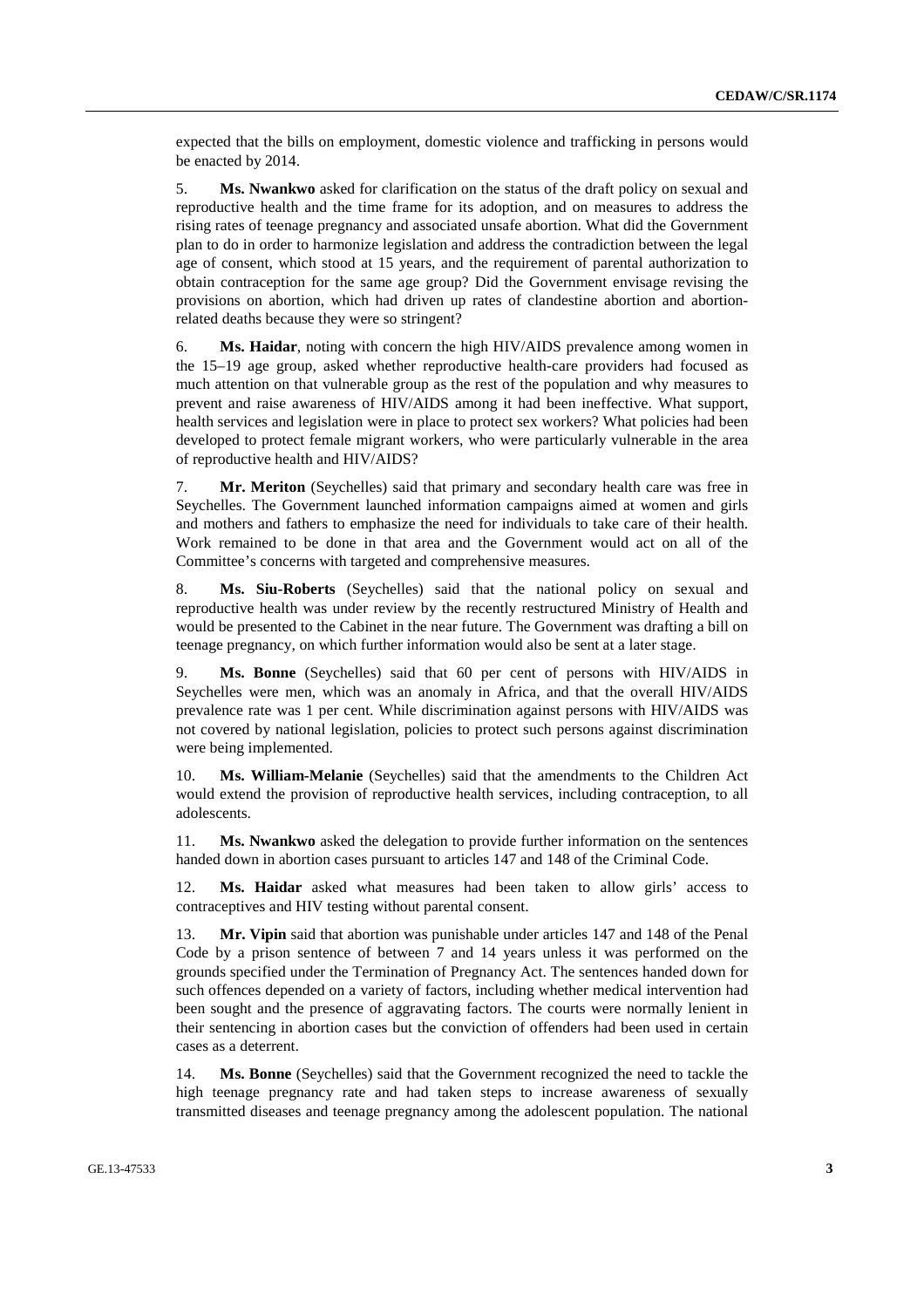youth health centre provided young persons with information and counselling on sexual and reproductive health matters and, following the adoption of the draft national policy on sexual and reproductive health, young persons would have much greater access to a wider range of sexual and reproductive health services, including contraceptives and HIV testing, without parental consent.

15. **Mr. Meriton** (Seychelles) said that a recent national survey had shown that young persons were aware of safe sex principles but were often failing to apply their knowledge in practice. The Government, with support from NGOs and private sector stakeholders, had therefore decided to continue with its focus on sexual and reproductive health education and targeted its national sexual and reproductive health campaigns at three distinct groups, namely HIV/AIDS sufferers, sexually active persons and persons who are not sexually active.

16. **Ms. Patten** asked whether the Government intended to repeal articles 147 and 148 of the Penal Code on abortion.

17. **Mr. Meriton** (Seychelles) said that abortion was not illegal if carried out under the Termination of Pregnancy Act and sexual and reproductive health services and programmes were readily available to those over 18 years. Nevertheless, a certain legal threshold must be in place to ensure that the rights of the unborn child were taken into consideration. The Government therefore did not intend to repeal articles 147 and 148 of the Code.

18. **Ms. Bailey** expressed concern at women's lack of access to financial resources and underscored the importance of gathering sex-disaggregated data on access to credit in an effort to evaluate the impact of the State party's gender strategies and programmes. Noting the sexual stereotypes and segregation that affected female loan applicants, she asked whether any efforts had been made to encourage women's participation in non-traditional income-generating activities. Had the State party taken steps to ensure that alternative forms of collateral were accepted by lenders in an attempt to enable more women to qualify for loans? She also wished to know whether women who took out loans received gendersensitive financial advice and whether any training programmes had been established to respond to the particular needs of women entrepreneurs.

19. **Ms. Pomeranzi** asked what measures had been taken to protect women from the adverse social and economic consequences of the 2008 Macroeconomic Reform Programme. She wished to know whether the State party had developed new opportunities for the social and economic empowerment of women, including the provision of information and communications technology training programmes, and whether it had implemented the temporary special measures described in its report to increase the number of women entrepreneurs. Lastly, she asked whether the Government had fulfilled its pledge to provide women with equal access to cultural activities.

20. **Mr. Meriton** (Seychelles) agreed that a lack of sex-disaggregated data was one of the major weaknesses hampering the mainstreaming of gender in policies and programmes in Seychelles. The Government was committed to improving its data-collection processes and the National Statistics Bureau had recently started to devise a framework in which to evaluate the impact of Government policies and strategies on women.

21. In terms of women's access to financial resources, it was true that negative gender stereotypes persisted and men continued to be six times more likely to be approved for a loan than women. In response, the Government had created a number of institutions designed to facilitate women's access to credit and had encouraged women to find alternative forms of income generation.

22. Turning to the recent macroeconomic reform, he said that the Government had offered small businesses the chance to bid for various government services available for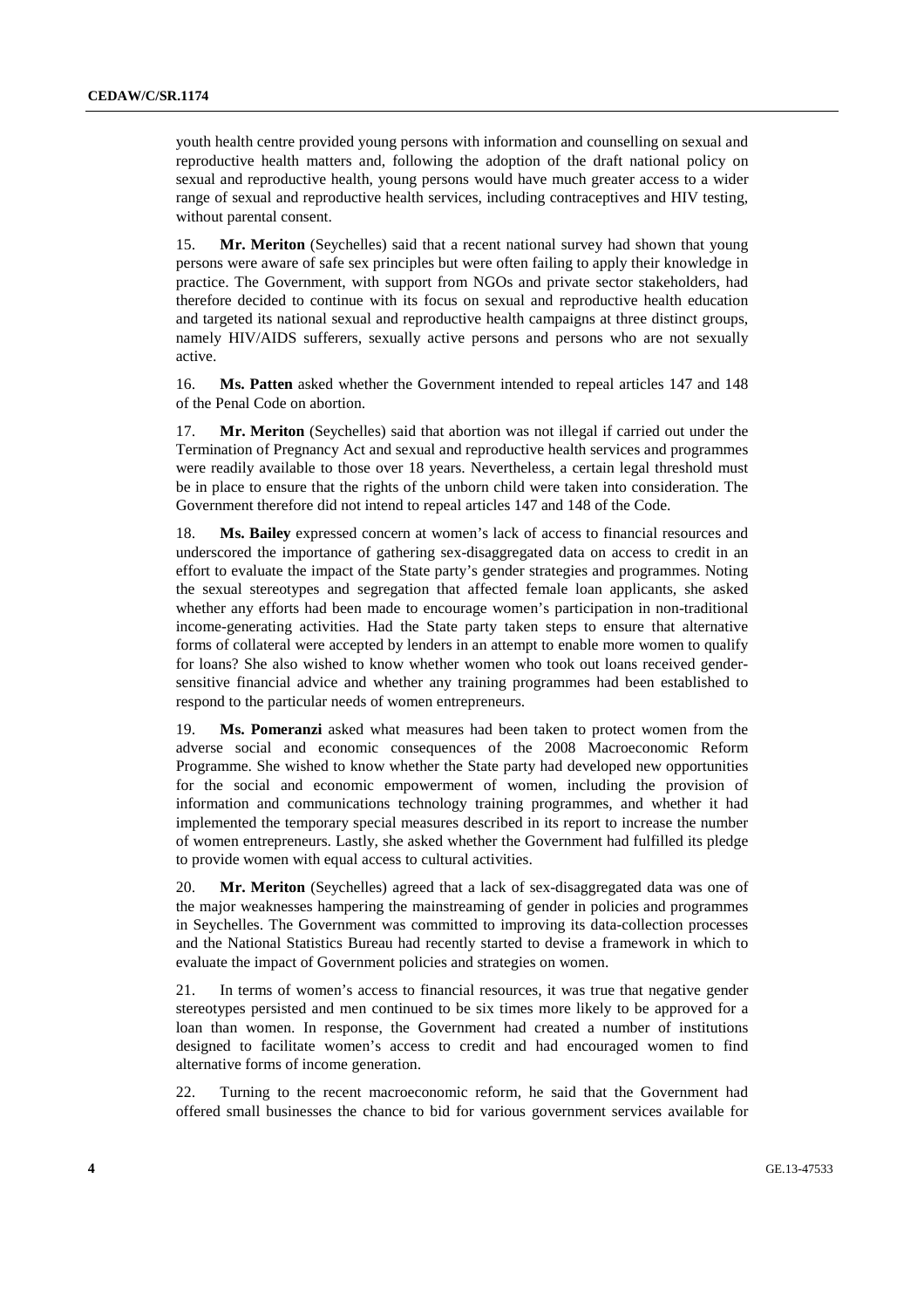outsourcing, including cleaning, security and catering contracts, which had benefited many women. Training and support for women entrepreneurs was also provided by the Small Enterprise Promotion Agency.

23. **Ms. Bonne** (Seychelles) said that information and communications technology training was included as part of the national school curriculum and specific training programmes had been established to help young entrepreneurs to manage their businesses online.

24. **Ms. Bailey** said that very few of the existing programmes for women entrepreneurs provided gender-sensitive training and she urged the State party to consider the gender perspective when designing any future training programmes or materials.

25. **Ms. Zou** Xiaoqiao asked whether measures had been taken to strengthen sexdisaggregated data on, and integrate gender mainstreaming policies into, the State party's agricultural, food security, climate change and disaster risk reduction strategies. Regarding the disaster management bill, she asked whether women had participated in the drafting process and whether the bill had incorporated a gender perspective. Lastly, she wished to know whether the bill had been adopted as scheduled in August 2013.

26. **Mr. Meriton** (Seychelles) said that developing agriculture was crucial to economic development and food security, which was paramount to the State party, particularly in light of climate change and the increasingly common occurrence of natural disasters, such as the tropical cyclone that had hit the country in 2013. Seychelles had committed to eradicating hunger by 2025 within the framework of the African Union and had adopted several measures to support national agriculture and boost food production. In addition, it was developing a national investment programme to optimize the use of its arable land, which was extremely scarce. The lack of disaggregated data was a recognized weakness, which the State party would seek to address before the next report.

27. **The Chairperson**, speaking in her capacity as expert, asked for more information about the country's disaster management framework and whether it contained a gender perspective.

28. **Ms. Zou** Xiaoqiao asked whether the disaster management bill had already been approved by the parliament, as it had been expected to be passed before August 2013.

29. **Mr. Meriton** (Seychelles) said that the disaster management bill was ambitious and had required further consideration, particularly after the tropical cyclone that had struck the country and devastated the economy. The Government had worked with various agencies and communities and had completed an initial draft of the bill. However, more consideration must be given to the roles of the various players and how they should cooperate with one another, as well as post-disaster rehabilitation. The final document would be sure to contain a gender perspective.

#### *Articles 15 and 16*

30. **Ms. Halperin-Kaddari** asked the State party to elaborate on the review of the Civil Code and on its plan to repeal discriminatory regulations and wished to know what progress had been made and what the time frame for the completion of the review was, given that the initial target date of the end of 2013 was already near. Also, she urged the State party to dispense with anachronistic legislative holdovers from British colonial rule, such as the Status of Married Women Act of 1948.

31. She said that the minimum age of marriage for women under the Civil Status Act was far below the international standard and indicative of a discriminatory attitude towards women, given that the minimum age for marriage for men was 18. However, noting that a designated government official could waive the minimum age requirement on certain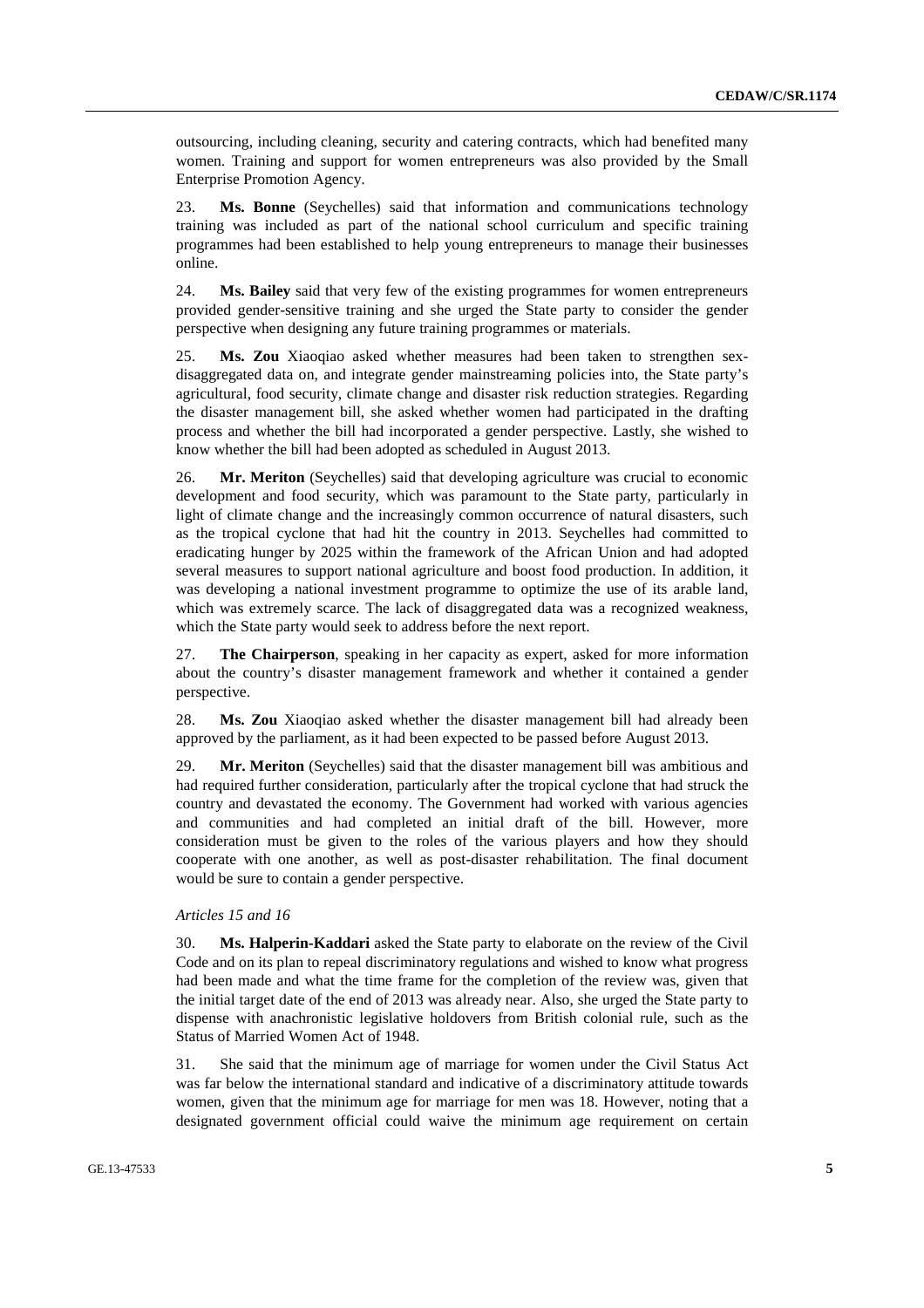grounds, she wished to know what those grounds and who the designated official were. As the law also distinguished between legitimate and illegitimate minors when it came to marriage, she wished to know what the general legal and social status of children born out of wedlock and their mothers was. That matter was particularly pertinent as many households included couples who were not married and children born out of wedlock.

32. She also enquired about the division of property upon separation. Was property acquired during the marriage or a de facto union divided equally? Did property have to be registered under a woman's name for it to be divided equally? She also asked what the implications of separation for women who worked at home were.

33. **Mr. Benjamin** (Seychelles) said that a review of the Civil Code was under way to address some of the inconsistencies that had been mentioned. However, it was difficult to predict when that review process would be completed The division of property was a contentious issue, but there were ongoing discussions about dividing up property acquired since the beginning of marriages and de facto partnerships evenly when such relationships ended. The Code contained certain contradictory provisions and there had been contradictory court rulings on such matters in recent years; thus, the aim of the review of the Civil Code was to produce a clear, harmonious legislative framework.

34. **Ms. Siu-Roberts** (Seychelles) said that proposals to repeal laws such as the Status of Married Women Act were being discussed.

35. **Mr. Meriton** (Seychelles) said all legislation at odds with the provisions of the Convention would be subject to revision, with amendments submitted to the parliament for approval. All anachronisms would be addressed. The minimum age for marriage should be 18 for men and women alike. Illegitimate children enjoyed the same rights as legitimate children, but there were areas which required additional work.

36. **Ms. Halperin-Kaddari** said that issues such as the minimum age for marriage could be resolved very easily on an individual basis and should not be left until the end of the review process. She wished to know if and how property was divided on the dissolution of marriages and de facto unions.

37. **Mr. Benjamin** (Seychelles) said that there was little concrete information on property disputes, as the State rarely intervened in such matters. Upon the dissolution of de facto unions, one spouse, typically the male spouse, might elect to divide his property with his spouse and grant her the use thereof. However, that did not imply ownership or devolution of property.

38. **Mr. Meriton** (Seychelles) said that the State party would submit further information on the matter at a later date.

39. **Ms. Bareiro-Bobadilla** said that gender discrimination pervaded Seychelles in the worst possible way: it dominated the private world of women. Discrimination in family settings and the marriage of young girls were accepted practices. She called on the State party to implement all of the provisions of the Convention and the Convention on the Rights of the Child in order to prevent extreme discrimination against women and girls.

40. **Ms. Patten** sought reassurances from the State party that all discriminatory measures contained in the Civil Code would be omitted in the revised version. She urged the State party to enshrine the rights of women in de facto relationships, particularly with regard to the division of property, in the new Civil Code, while stressing the importance of acting on the Committee's other recommendations.

41. **Mr. Meriton** (Seychelles) said that all contentious areas of national legislation would be addressed. The political will was definitely there to redress imbalances and inequalities. The Committee's comments and recommendations would be taken into